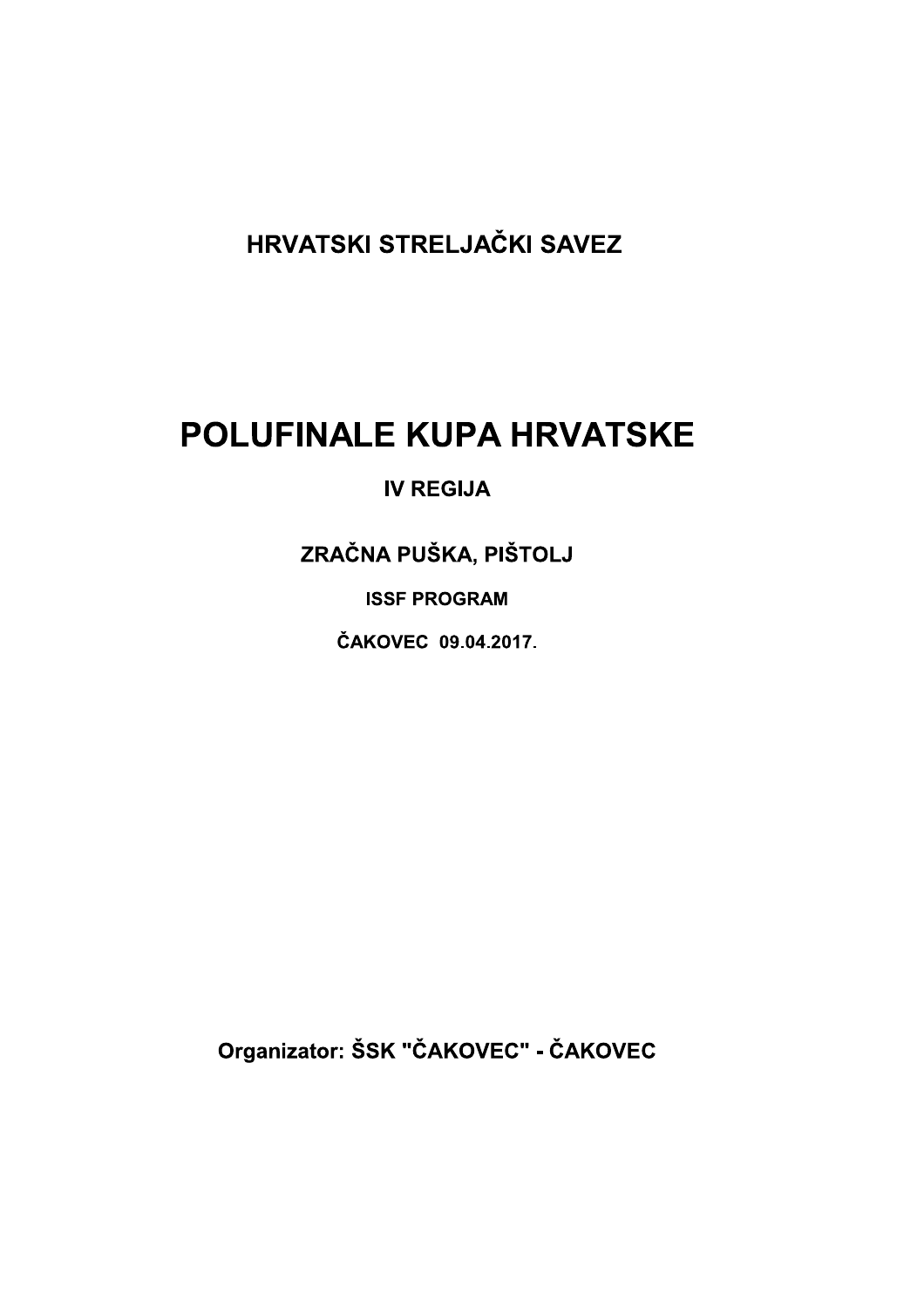| <b>PL</b> | <b>EKIPA</b>            |     |     |     |     | <b>REZULTAT</b> |     |     |      |
|-----------|-------------------------|-----|-----|-----|-----|-----------------|-----|-----|------|
|           |                         |     |     |     |     |                 |     |     |      |
|           | 1. ALZAS, Čakovec       | 277 | 276 | 272 | 278 | 280             | 284 |     | 1667 |
|           | Kralj Saša              | 94  | 92  | 91  | 95  | 95              | 92  | 559 |      |
|           | Kolarić Božidar         | 94  | 93  | 90  | 90  | 92              | 96  | 555 |      |
|           | Takač Ivica             | 89  | 91  | 91  | 93  | 93              | 96  | 553 |      |
|           |                         |     |     |     |     |                 |     |     |      |
| 2.        | SLOBODA, Mihovljan      | 269 | 276 | 268 | 278 | 275             | 278 |     | 1644 |
|           | Marčec Hrvoje           | 94  | 95  | 93  | 95  | 94              | 97  | 568 |      |
|           | <b>Cofek Milan</b>      | 90  | 90  | 86  | 93  | 93              | 90  | 542 |      |
|           | <b>Horvat Darko</b>     | 85  | 91  | 89  | 90  | 88              | 91  | 534 |      |
|           |                         |     |     |     |     |                 |     |     |      |
| 3.        | PODRAVKA, Koprivnica    | 269 | 273 | 270 | 271 | 273             | 261 |     | 1617 |
|           | Čokonaj Matija          | 90  | 88  | 91  | 93  | 91              | 86  | 539 |      |
|           | Kolar Ivan              | 94  | 95  | 91  | 88  | 92              | 90  | 550 |      |
|           | Mlinarić Marin          | 85  | 90  | 88  | 90  | 90              | 85  | 528 |      |
|           |                         |     |     |     |     |                 |     |     |      |
| 4.        | BJELOVAR 1874, Bjelovar | 272 | 275 | 258 | 264 | 270             | 267 |     | 1606 |
|           | Bošnjak Damir           | 92  | 94  | 92  | 93  | 90              | 95  | 556 |      |
|           | Farkaš Alen             | 89  | 91  | 82  | 87  | 89              | 86  | 524 |      |
|           | Laber Ivan              | 91  | 90  | 84  | 84  | 91              | 86  | 526 |      |

#### Zračni pištolj seniori 60 hitaca, EKIPNO **DISCIPLINA:**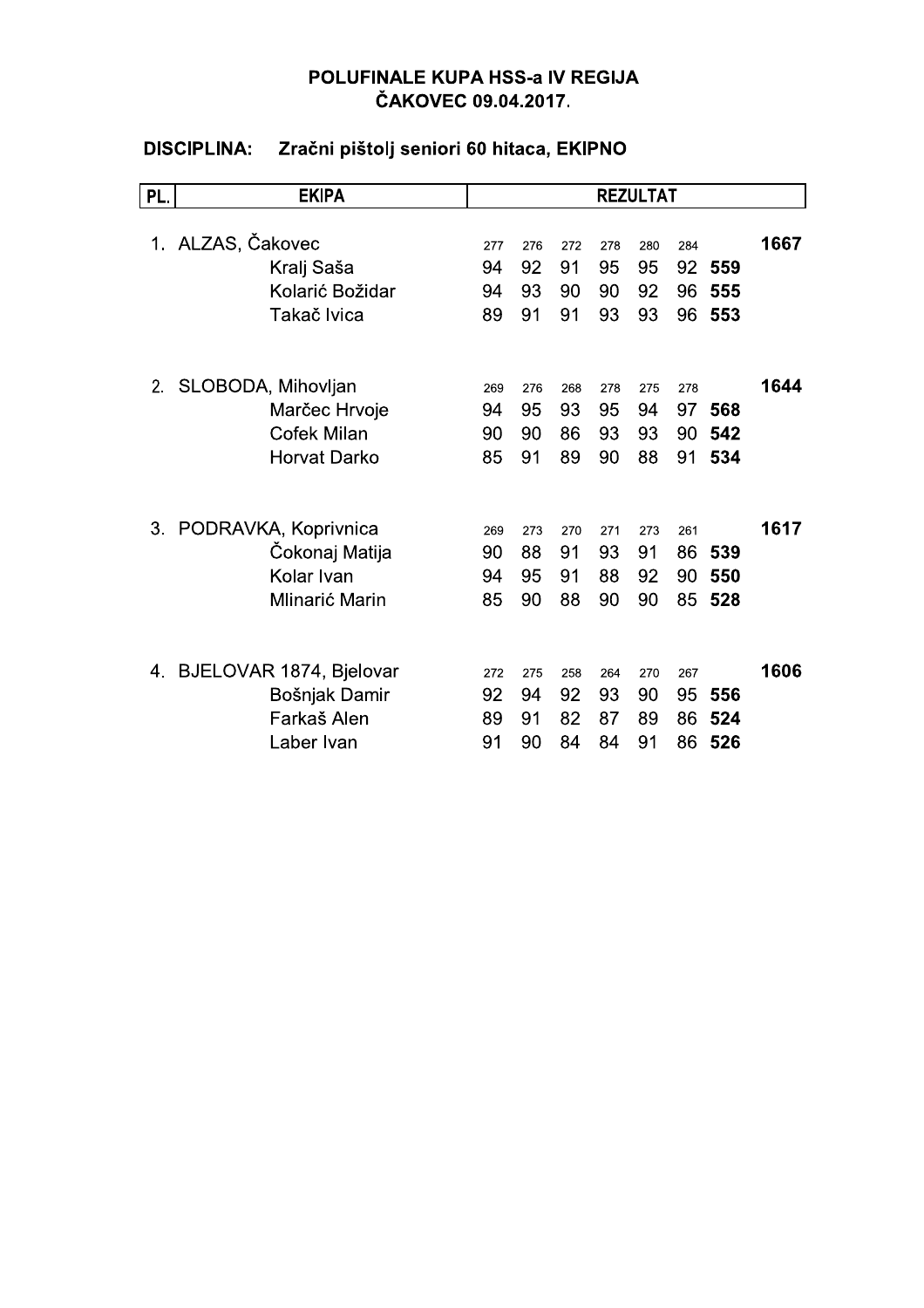| 1909. |                       |                         |       |    |              |    |    |    |    |            |                |
|-------|-----------------------|-------------------------|-------|----|--------------|----|----|----|----|------------|----------------|
| PL.   | <b>PREZIME I IME</b>  | <b>KLUB</b>             | GOD.  | 1  | $\mathbf{2}$ | 3  | 4  | 5  | 6  | UKUPNO x10 |                |
|       |                       |                         |       |    |              |    |    |    |    |            |                |
|       | 1. Marčec Hrvoje      | SLOBODA, Mihovljan      | 1991. | 94 | 95           | 93 | 95 | 94 | 97 | 568        | 20             |
|       | 2. Kralj Saša         | ALZAS, Čakovec          | 1981. | 94 | 92           | 91 | 95 | 95 | 92 | 559        | 14             |
|       | 3. Bošnjak Damir      | BJELOVAR 1874, Bjelovar | 1969. | 92 | 94           | 92 | 93 | 90 | 95 | 556        | 9              |
|       | 4. Kolarić Božidar    | ALZAS, Čakovec          | 1975. | 94 | 93           | 90 | 90 | 92 | 96 | 555        | 10             |
|       | 5. Takać Ivica        | ALZAS,Čakovec           | 1980. | 89 | 91           | 91 | 93 | 93 | 96 | 553        | 8              |
|       | 6. Kolar Ivan         | PODRAVKA, Koprivnica    | 1992. | 94 | 95           | 91 | 88 | 92 | 90 | 550        | 8              |
|       | 7. Ladić Antun        | MIHOVIL, Čakovec        | 1970. | 89 | 93           | 95 | 93 | 87 | 91 | 548        | $\overline{7}$ |
|       | 8. Novoselec Goran    | GLUHI, Varaždin         | 1988. | 94 | 87           | 90 | 92 | 86 | 93 | 542        | 8              |
|       | 9. Cofek Milan        | SLOBODA, Mihovljan      | 1964. | 90 | 90           | 86 | 93 | 93 | 90 | 542        | $\overline{7}$ |
|       | 10. Čokonaj Matija    | PODRAVKA, Koprivnica    | 1994. | 90 | 88           | 91 | 93 | 91 | 86 | 539        | 6              |
|       | 11. Horvat Darko      | SLOBODA, Mihovljan      | 1967. | 85 | 91           | 89 | 90 | 88 | 91 | 534        | 5              |
|       | 12. Lugarić Milan     | GLUHI, Varaždin         | 1965. | 87 | 89           | 89 | 84 | 92 | 88 | 529        | 6              |
|       | 13. Mlinarić Marin    | PODRAVKA, Koprivnica    | 1970. | 85 | 90           | 88 | 90 | 90 | 85 | 528        | $\overline{4}$ |
|       | 14. Horvat Vjeran     | MIHOVIL, Čakovec        | 1982. | 87 | 86           | 89 | 93 | 86 | 87 | 528        | $\overline{2}$ |
|       | 15. Legradić Vladimir | Križevci 1252, Križevci | 1959. | 86 | 91           | 88 | 89 | 92 | 81 | 527        | 5              |
|       | 16. Laber Ivan        | BJELOVAR 1874, Bjelovar | 1993. | 91 | 90           | 84 | 84 | 91 | 86 | 526        | 5              |
|       | 17. Farkaš Alen       | BJELOVAR 1874, Bjelovar | 1989. | 89 | 91           | 82 | 87 | 89 | 86 | 524        | 6              |
|       | 18. Turk Marijan      | ALZAS, Čakovec          | 1962. | 90 | 86           | 86 | 86 | 90 | 84 | 522        | 5              |
|       | 19. Palatinuš Marijan | SLOBODA, Mihovljan      | 1967. | 84 | 89           | 87 | 86 | 90 | 82 | 518        | 5              |
|       | 20. Novak Damir       | MIHOVIL, Čakovec        | 1957. | 89 | 79           | 83 | 82 | 85 | 83 | 501        | $\mathbf 0$    |
|       | 21. Tkalčec Ignac     | SLOBODA, Mihovljan      | 1944. | 76 | 89           | 78 | 82 | 83 | 77 | 485        | $\overline{4}$ |
|       | 22. Škvorc Miran      | ALZAS,Čakovec           | 1978. | 70 | 92           | 80 | 76 | 85 | 74 | 477        | 8              |
|       |                       |                         |       |    |              |    |    |    |    |            |                |

# DISCIPLINA: Zračni pištolj seniori 60 hitaca, POJEDINAČNO<br>1969.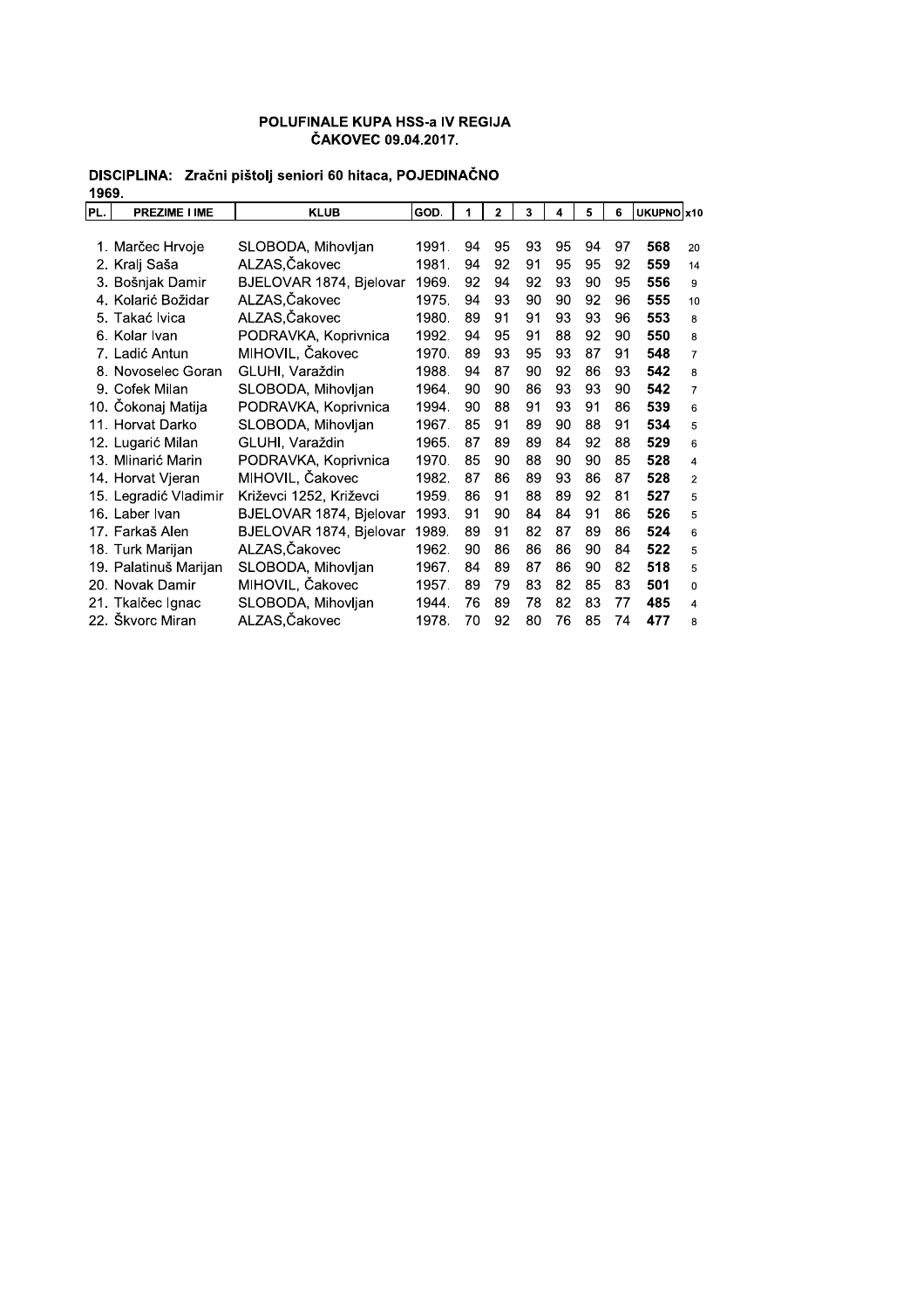| PL. | <b>EKIPA</b>             | <b>REZULTAT</b> |     |     |     |     |     |
|-----|--------------------------|-----------------|-----|-----|-----|-----|-----|
|     | 1. ALZAS, Čakovec        | 242             | 248 | 247 | 234 |     | 971 |
|     | Kikelj Vugrinec Natalija | 86              | 90  | 93  | 92  | 361 |     |
|     | Obadić Lea               | 73              | 78  | 69  | 73  | 293 |     |
|     | Petrović Janja           | 83              | 80  | 85  | 69  | 317 |     |

# DISCIPLINA: Zračni pištolj seniorke 40 hitaca, EKIPNO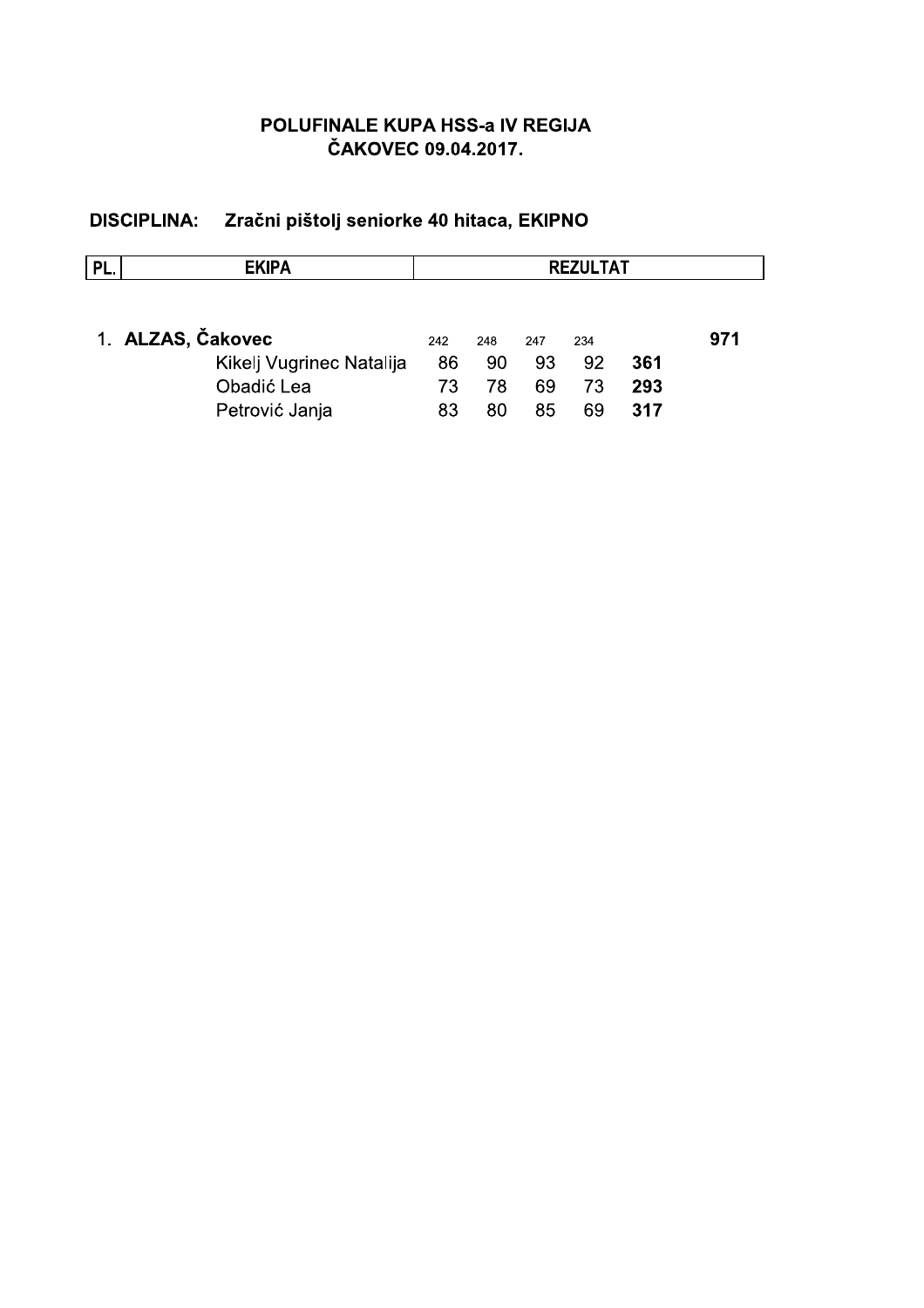# DISCIPLINA: Zračni pištolj seniorke 40 hitaca, POJEDINAČNO

| PL. | <b>PREZIME I IME</b>                       | <b>KLUB</b>     | GOD.  |     |    |    |    | UKUPNO $x10$ |                |
|-----|--------------------------------------------|-----------------|-------|-----|----|----|----|--------------|----------------|
|     |                                            |                 |       |     |    |    |    |              |                |
|     | 1. Kikelj Vugrinec Natalija ALZAS, Čakovec |                 | 1981  | 86. | 90 | 93 | 92 | 361          | $\overline{4}$ |
|     | 2. Mindek Ela                              | GLUHI, Varaždin | 1991  | 80  | 85 | 83 | 86 | 334          | $\overline{4}$ |
|     | 3. Perc Ana                                | KRIŽEVCI 1252.  | 1998. | 81  | 78 | 81 | 78 | 318          | 3              |
|     | 4. Petrović Janja                          | ALZAS, Čakovec  | 1999. | 83  | 80 | 85 | 69 | 317          | 3              |
|     | 5. Obadić Lea                              | ALZAS, Čakovec  | 1995. | 73  | 78 | 69 | 73 | 293          |                |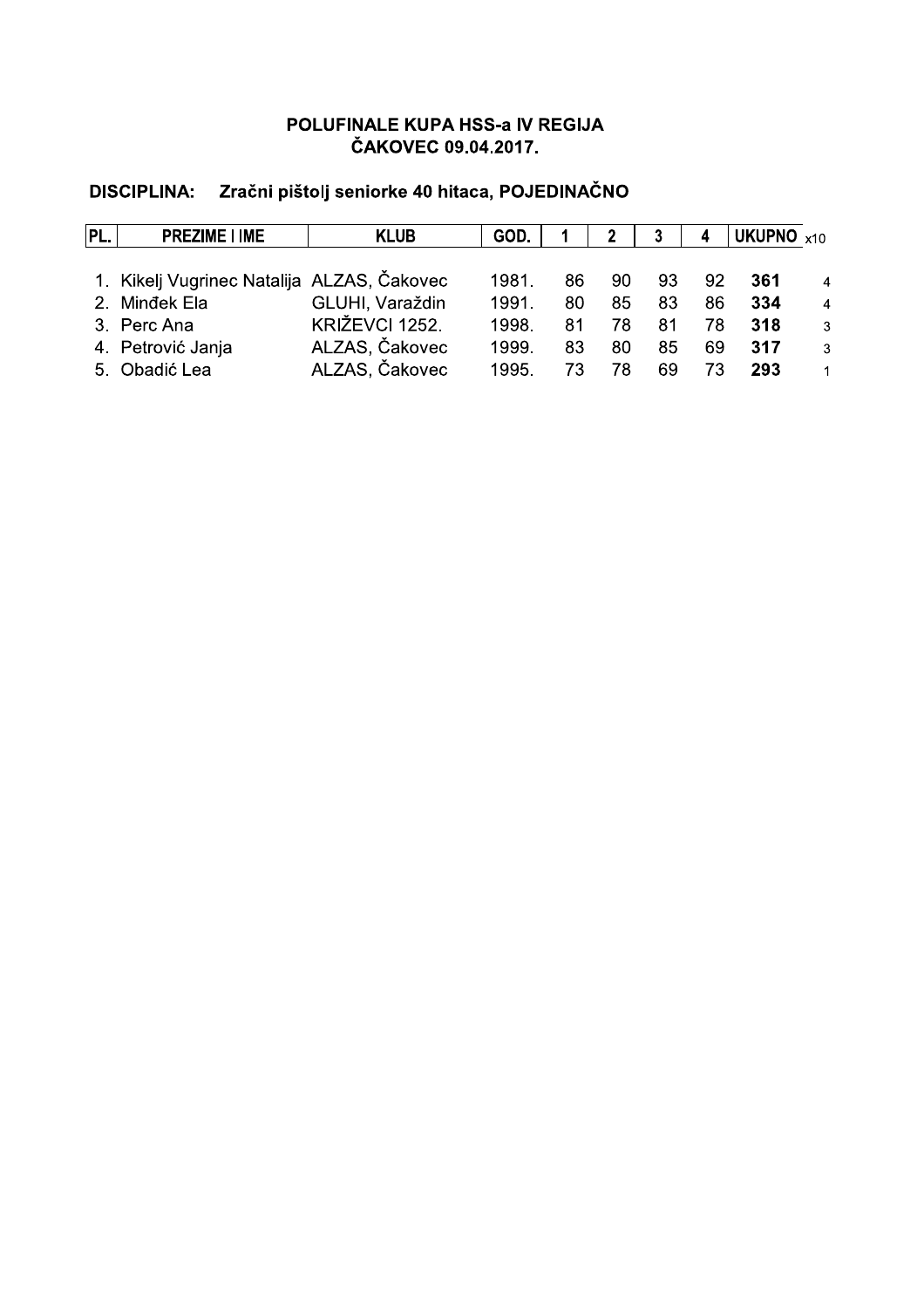## DISCIPLINA: Zračna puška seniori 60 hitaca, EKIPNO

| PL.   | <b>EKIPA</b>               |               |               |               |               | <b>REZULTAT</b> |               |       |        |
|-------|----------------------------|---------------|---------------|---------------|---------------|-----------------|---------------|-------|--------|
|       |                            |               |               |               |               |                 |               |       |        |
|       | 1. ZELENBOR, Brezje        | 302,5         | 295,9         | 300,2         | 303,8         | 304.6           | 295,2         |       | 1802,2 |
|       | Turk Dragan                |               | 101,7 101,3   | 99,6          |               | 100,6 101,7     | 96,3          | 601,2 |        |
|       | Zadravec Filip             | 101,0         | 98,0          | 101,9         |               | 103,1 102,4     | 98,2          | 604,6 |        |
|       | Peras Marko                | 99,8          | 96,6          | 98,7          |               | 100,1 100,5     | 100,7         | 596,4 |        |
| $2 -$ | DDS 1885, Daruvar          |               |               |               |               |                 |               |       | 1757,3 |
|       | Ćorić Božidar              | 292,7<br>94,6 | 283,8<br>92,8 | 295,1<br>95,4 | 295,0<br>92,5 | 296,1<br>97,8   | 294,6<br>95,7 | 568,8 |        |
|       | Rajek Ivan                 | 98,9          | 97,1          | 98,0          | 102,3         | 99,4            | 100,0         | 595,7 |        |
|       | Šljivić Saša               | 99,2          | 93,9          | 101,7         |               |                 |               |       |        |
|       |                            |               |               |               | 100,2         | 98,9            | 98,9          | 592,8 |        |
| 3.    | <b>SLOBODA, Mihovljan</b>  | 288,8         | 296.4         | 292.0         | 295,2         | 288,8           | 291.5         |       | 1752,7 |
|       | Hajdinjak Dražen           | 97,0          | 97,1          | 95,2          | 93,9          | 92,1            | 95,6          | 570,9 |        |
|       | Kolac Goran                |               | 91,4 100,3    | 95,8          | 99,8          | 97,4            | 94,4          | 579,1 |        |
|       | Kolac Marko                | 100,4         | 99,0          | 101,0         | 101,5         | 99,3            | 101,5         | 602,7 |        |
|       | 4. KRIŽEVCI 1252, Križevci | 292,5         | 288.8         | 287.9         | 286.0         | 281.5           | 287,0         |       | 1723,7 |
|       | Udvari Matija              | 97,6          | 99,0          | 99,7          | 98,9          | 99,9            | 100,7         | 595,8 |        |
|       | Srbljinović Filip          | 98,4          | 96,1          | 94,7          | 94,2          | 90,7            | 93,6          | 567,7 |        |
|       | Nerendić Nikola            | 96,5          | 93,7          | 93,5          | 92,9          | 90,9            | 92,7          | 560,2 |        |
|       |                            |               |               |               |               |                 |               |       |        |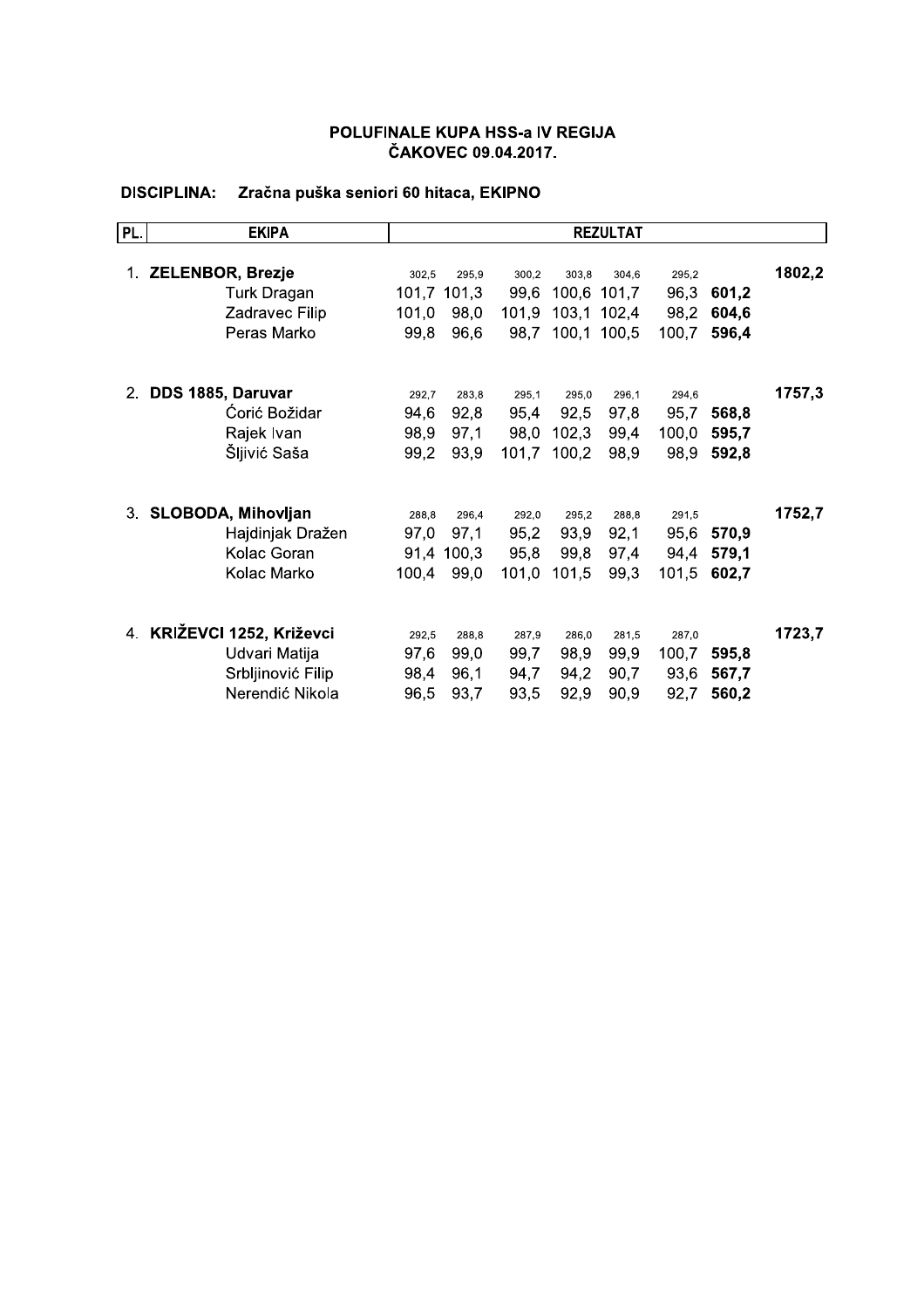## DISCIPLINA: Zračna puška seniori 60 hitaca, POJEDINAČNO

| PL. | <b>PREZIME I IME</b> | <b>KLUB</b>             | GOD.  |       | $\mathbf{2}$ | 3     | 4     | 5           | 6     | <b>UKUPNO</b> |
|-----|----------------------|-------------------------|-------|-------|--------------|-------|-------|-------------|-------|---------------|
|     |                      |                         |       |       |              |       |       |             |       |               |
| 1.  | Maričić Miran        | BJELOVAR 1874, Bjelovar | 1997. | 103.1 | 104.1        | 101,1 |       | 101.7 103.1 | 103.3 | 616.4         |
| 2.  | Zadravec Filip       | <b>ZELENBOR, Brezje</b> | 1997. | 101.0 | 98.0         | 101.9 |       | 103,1 102,4 | 98.2  | 604.6         |
| 3.  | Kolac Marko          | SLOBODA, Mihovlian      | 1998. | 100.4 | 99.0         | 101.0 | 101.5 | 99.3        | 101.5 | 602.7         |
| 4.  | Turk Dragan          | ZELENBOR, Brezje        | 1977. | 101,7 | 101,3        | 99.6  | 100.6 | 101,7       | 96.3  | 601,2         |
| 5.  | Nemec Nenad          | ČAKOVEC, Čakovec        | 1976. | 97.9  | 101.7        | 100.2 | 100.4 | 98.2        | 100.5 | 598.9         |
| 6.  | Peras Marko          | ZELENBOR, Brezie        | 1980. | 99.8  | 96.6         | 98.7  | 100.1 | 100.5       | 100.7 | 596.4         |
| 7.  | Udvari Matija        | KRIŽEVCI 1252, Križevci | 2001. | 97,6  | 99,0         | 99.7  | 98,9  | 99.9        | 100.7 | 595.8         |
| 8.  | Rajek Ivan           | DDS 1885, Daruvar       | 1992. | 98.9  | 97.1         | 98.0  | 102.3 | 99.4        | 100.0 | 595.7         |
| 9.  | Šljivić Saša         | DDS 1885, Daruvar       | 1989. | 99.2  | 93,9         | 101.7 | 100,2 | 98.9        | 98.9  | 592.8         |
| 10. | <b>Turk Miroslav</b> | ZELENBOR, Brezje        | 1973. | 99.4  | 97.2         | 98.6  | 95.6  | 97.0        | 98.3  | 586.1         |
| 11. | Bogdan Ivan          | DDS 1885, Daruvar       | 2002. | 96,8  | 99.5         | 96.5  | 94.8  | 98,2        | 99,2  | 585,0         |
| 12. | Karlović Boris       | DDS 1885, Daruvar       | 1988. | 98.5  | 96,0         | 98.2  | 96,1  | 95.7        | 98.2  | 582.7         |
| 13. | Novak Lovro          | ČAKOVEC, Čakovec        | 2001. | 98.6  | 97.3         | 98.4  | 98,7  | 93.8        | 92,8  | 579.6         |
| 14. | Živko Luka           | ZELENBOR, Brezje        | 1998. | 94,7  | 99.8         | 96.1  | 96,9  | 96.1        | 95.8  | 579.4         |
| 15. | Kolac Goran          | SLOBODA, Mihovljan      | 2000. | 91,4  | 100.3        | 95.8  | 99.8  | 97.4        | 94.4  | 579.1         |
| 16. | Hajdinjak Dražen     | SLOBODA, Mihovljan      | 1967. | 97,0  | 97,1         | 95,2  | 93.9  | 92,1        | 95,6  | 570,9         |
| 17. | Ćorić Božidar        | DDS 1885, Daruvar       | 1999. | 94.6  | 92.8         | 95.4  | 92,5  | 97.8        | 95.7  | 568,8         |
| 18. | Srbljinović Filip    | KRIŽEVCI 1252, Križevci | 2003. | 98,4  | 96.1         | 94,7  | 94,2  | 90,7        | 93,6  | 567.7         |
| 19. | Nerendić Nikola      | KRIŽEVCI 1252. Križevci | 1994. | 96,5  | 93,7         | 93,5  | 92,9  | 90.9        | 92,7  | 560.2         |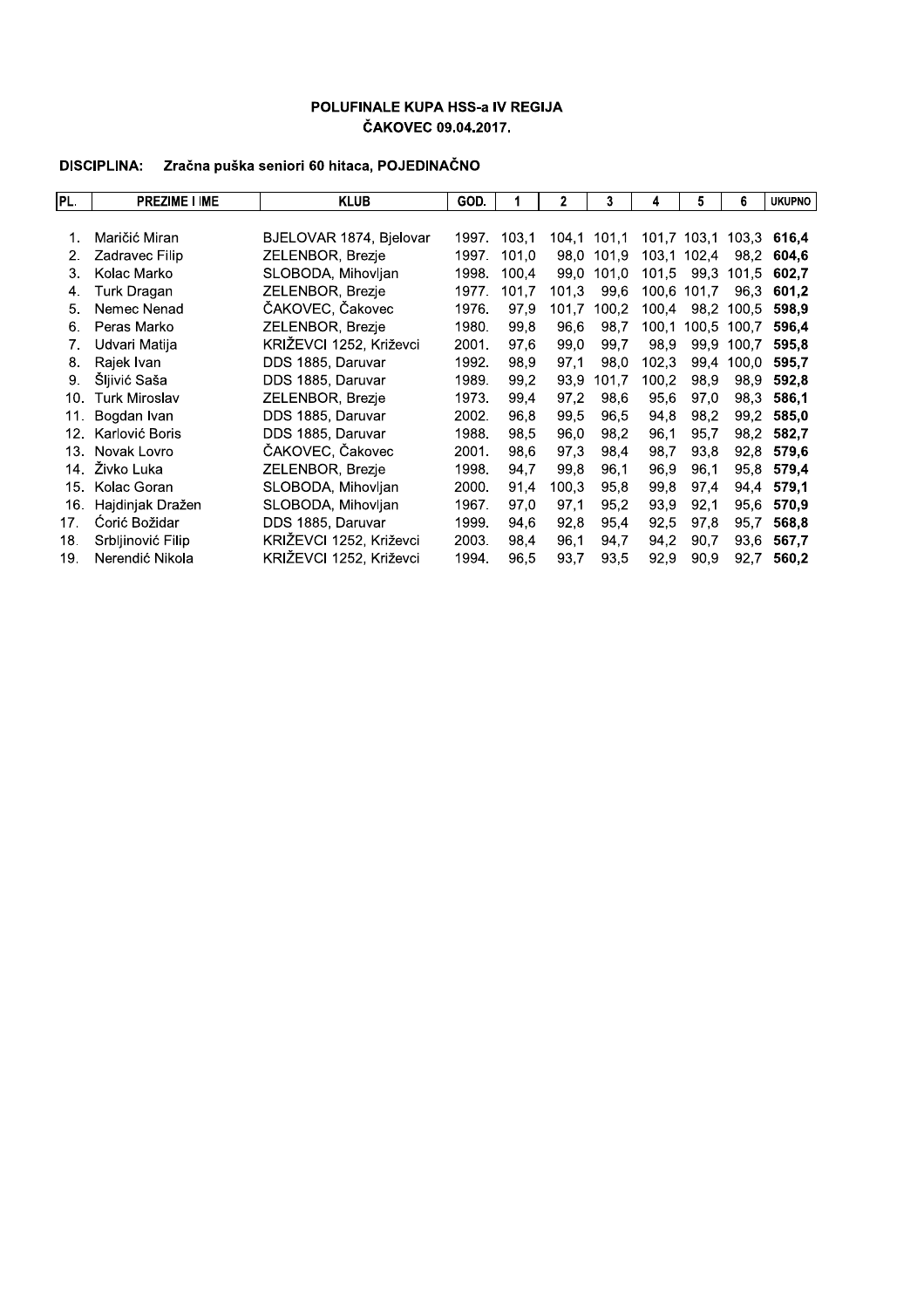# DISCIPLINA: Zračna puška seniorke 40 hitaca, EKIPNO

| PL. | <b>EKIPA</b>        | <b>REZULTAT</b> |       |                        |                 |            |        |  |
|-----|---------------------|-----------------|-------|------------------------|-----------------|------------|--------|--|
|     |                     |                 |       |                        |                 |            |        |  |
|     | 1. ZELENBOR, Brezje | 292.4           | 299.4 | 293.1                  | 290.5           |            | 1175,4 |  |
|     | <b>Borko Daria</b>  | 98.7            |       | 100,7 97,8 100,4 397,6 |                 |            |        |  |
|     | Kralj Lara          | 96.9            | 98.5  | 96.1                   |                 | 95.5 387,0 |        |  |
|     | Vrančić Lara        | 96.8            | 100.2 |                        | 99,2 94,6 390,8 |            |        |  |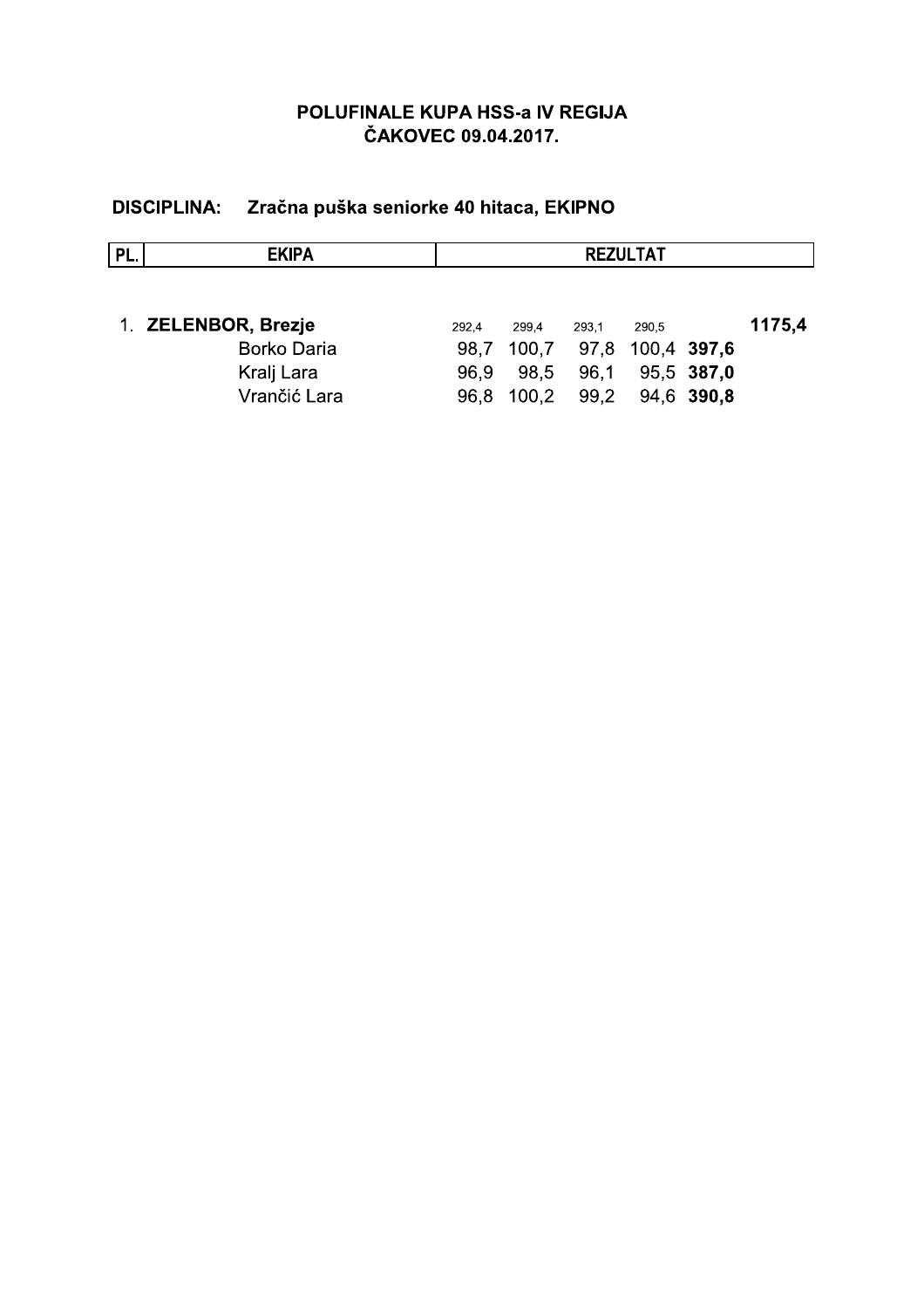| PL. | <b>PREZIME I IME</b> | <b>KLUB</b>          | GOD.  |       |       | 3                 |       | <b>UKUPNO</b> |
|-----|----------------------|----------------------|-------|-------|-------|-------------------|-------|---------------|
|     |                      |                      |       |       |       |                   |       |               |
|     | 1. Babić Ivana       | PODRAVKA, Koprivnica | 1996. | 100.7 |       | 102.6 102.8 103.1 |       | 409.2         |
|     | 2. Perec Tanja       | VARAŽDIN, Varaždin   | 1992. | 102.2 | 99,5  | 102,9 103,2       |       | 407.8         |
|     | 3. Puškadija Vida    | VARAŽDIN, Varaždin   | 1992. | 99.9  | 101.6 | 102.7 100.4       |       | 404.6         |
|     | 4. Borko Daria       | ZELENBOR, Brezje     | 1997. | 98.7  | 100.7 | 97.8              | 100.4 | 397.6         |
|     | 5. Vrančić Lara      | ZELENBOR, Brezje     | 2003. | 96.8  | 100.2 | 99.2              | 94.6  | 390.8         |
|     | 6. Klir Marijana     | DDS 1885, Daruvar    | 1990. | 96.9  | 96.8  | 98.9              | 96.7  | 389.3         |
|     | 7. Kralj Lara        | ZELENBOR, Brezje     | 2002. | 96.9  | 98.5  | 96.1              | 95.5  | 387.0         |
|     | 8. Turk Vitomira     | ZELENBOR, Brezje     | 2001. | 96.2  | 92.9  | 95.5              | 97.1  | 381.7         |

#### DISCIPLINA: Zračna puška seniorke 40 hitaca, POJEDINAČNO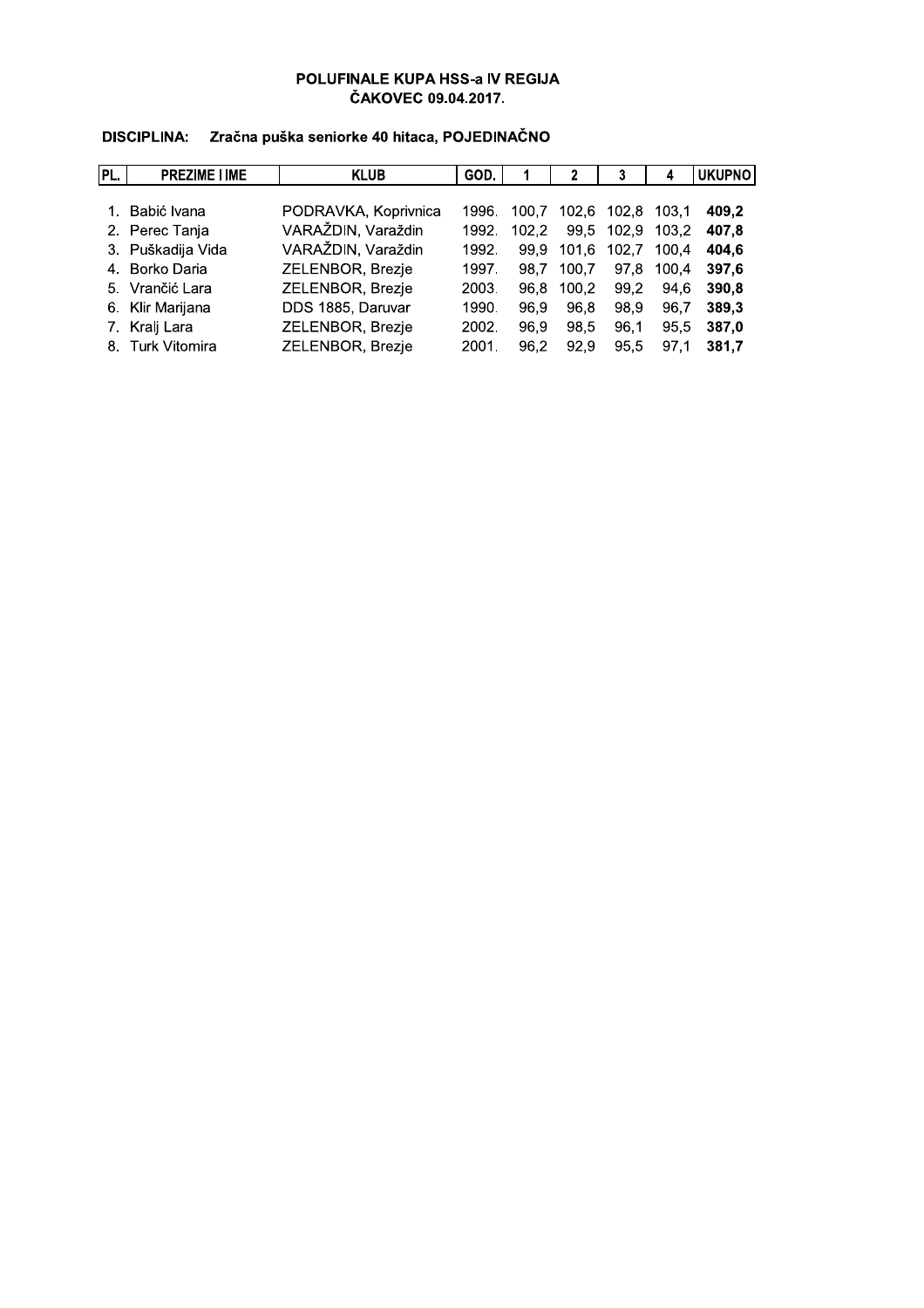### ŠPORTSKI STRELJAČKI KLUB "ČAKOVEC" - ČAKOVEC

## POLUFINALE KUPA HRVATSKE IV. REGIJA

Streljana SRC "Mladost"<br>Čakovec, 09.04. 2017.

## SLUŽBE NATJECANJA

Organizator:

Športski streljački klub "Čakovec" - Čakovec

| Rukovoditelj natjecanja: | Franjo Nemec                                                   | "C" HSS                        |
|--------------------------|----------------------------------------------------------------|--------------------------------|
| Tehnički delegat HSS-a:  | Grozdana Temšić-Sinković                                       | "A" ISSF                       |
| Žiri natjecanja:         | Grozdana Temšić-Sinković<br>Franjo Nemec<br>Novak Ivan         | "A" ISSF<br>"C" HSS<br>"D" HSS |
| Žiri za žalbe:           | Grozdana Temšić-Sinković<br><b>Zvonimir Turk</b><br>Novak Ivan | "A" ISSF<br>"C" HSS<br>"D" HSS |
| Žiri za klasifikaciju:   | Zvonimir Turk<br>Franjo Nemec                                  | "C" HSS<br>"C" HSS             |
| Suci u pucaonici:        | Franjo Nemec<br>Novak Ivan                                     | "C" HSS<br>"D" HSS             |
| Kompjutorska obrada:     | Damir Nemec                                                    |                                |
| Ocjena meta:             | SIUS                                                           |                                |